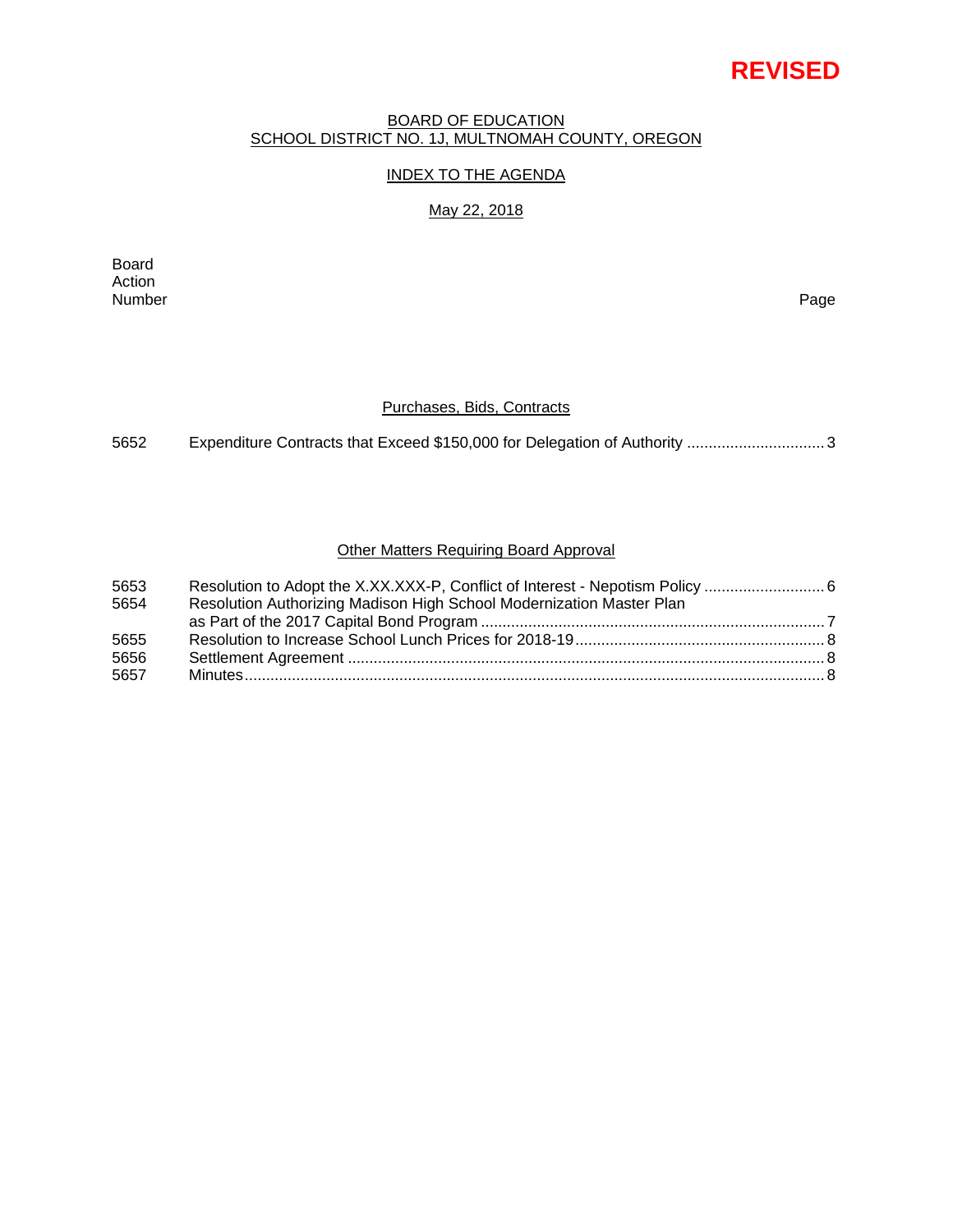# Purchases, Bids, Contracts

The Superintendent RECOMMENDS adoption of the following item:

Number 5652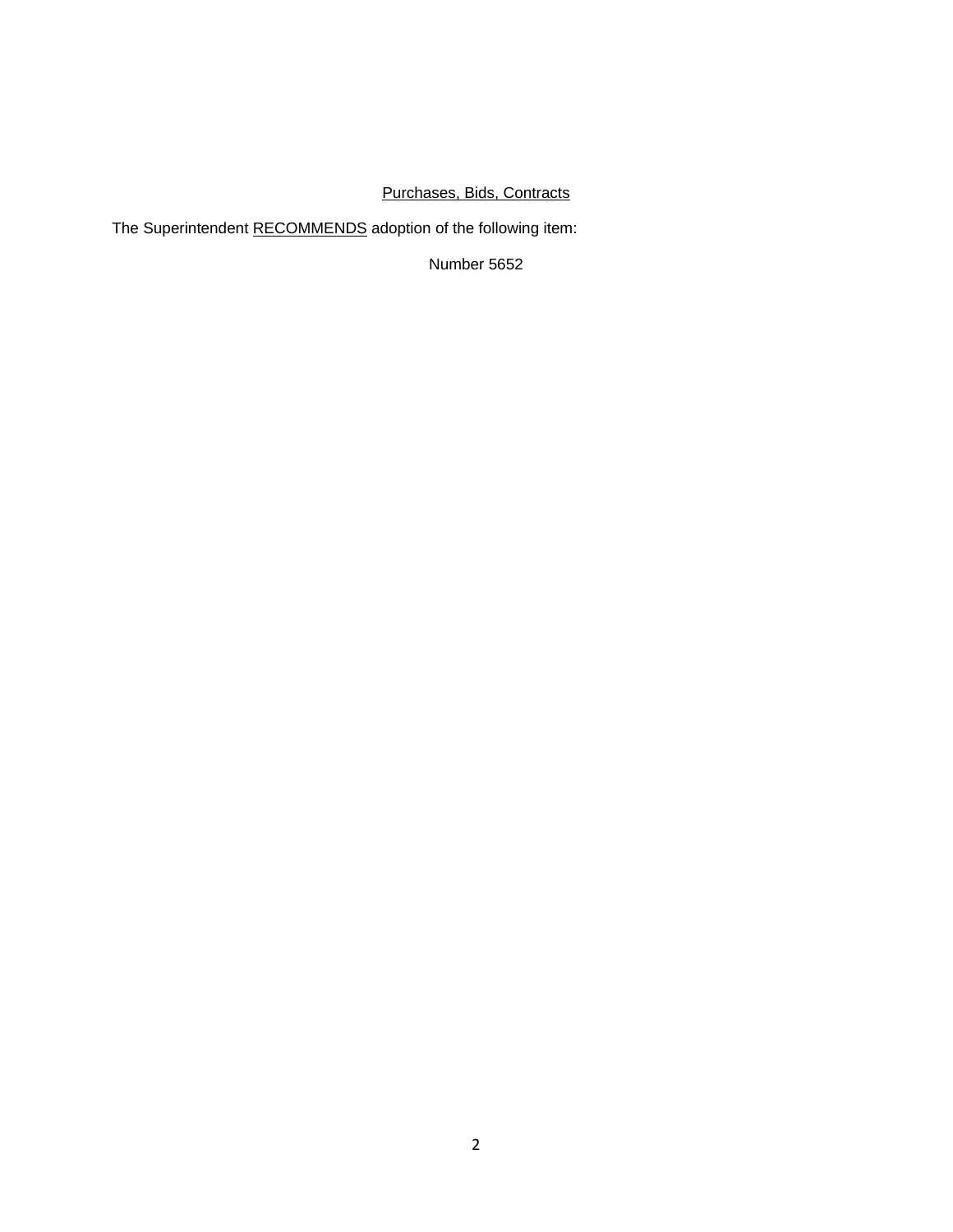#### Expenditure Contracts that Exceed \$150,000 for Delegation of Authority

# **RECITAL**

Portland Public Schools ("District") Public Contracting Rules PPS-45-0200 ("Authority to Approve District Contracts; Delegation of Authority to Superintendent") requires the Board of Education ("Board") enter into contracts and approve payment for products, materials, supplies, capital outlay, equipment, and services whenever the total amount exceeds \$150,000 per contract, excepting settlement or real property agreements. Contracts meeting this criterion are listed below.

# **RESOLUTION**

The Superintendent recommends that the Board approve these contracts. The Board accepts this recommendation and by this resolution authorizes the Deputy Clerk to enter into the following agreements.

 $\overline{1}$ 

| Contractor                            | Contract<br>Term               | <b>Contract Type</b>                                  | <b>Description of Services</b>                                                                                               | Contract<br><b>Amount</b> | Responsible<br>Administrator,<br><b>Funding Source</b>                      |
|---------------------------------------|--------------------------------|-------------------------------------------------------|------------------------------------------------------------------------------------------------------------------------------|---------------------------|-----------------------------------------------------------------------------|
| Corp, Inc.                            | 5/30/18<br>through<br>2/28/19  | Construction<br>C 66271                               | <b>Health and Safety</b><br>Improvements at<br>Fernwood/Beverly Cleary<br>School.                                            | \$4,675,000               | S. Soden<br><b>Fund 455</b><br>Dept. 1256<br>Project DS001,                 |
| ACT, Inc.                             | 5/23/18<br>through<br>6/30/19  | <b>Personal Service</b><br>PS 66315                   | ITB-C 2018-2398<br>Provide ACT exam to all juniors<br>in February 2019.<br><b>Direct Negotiation</b><br>PPS-46-0525          | \$156,600                 | DS003, DS006<br>L. Valentino<br><b>Fund 101</b><br>Dept. 5405               |
| Rose City Moving &<br>Storage         | 5/23/18<br>through<br>12/31/18 | <b>Services</b><br>S 66304                            | Moving services for the Middle<br>School Conversion project.<br>Middle School Exemption<br>Board Resolution #5543            | \$249.988                 | S. Soden<br><b>Fund 404</b><br>Dept. 5597<br>Project X0149                  |
| Oh Planning &<br>Design, Architecture | 5/23/18<br>through<br>12/31/19 | Architectural<br><b>Services</b><br><b>ARCH 66245</b> | Architectural and Engineering<br>services for fire alarm/fire<br>sprinkler upgrades at multiple<br>schools.<br>RFP 2017-2327 | \$1,104,052               | S. Soden<br><b>Fund 455</b><br>Dept. Varies<br>Project DS003                |
| 2KG Contractors, Inc.                 | 5/30/18<br>through<br>5/1/19   | Construction<br>C 66318                               | Health & Safety, ADA, Roof<br>upgrades at King School.<br>ITB-C 2018-2396                                                    | \$6,271,000               | S. Soden<br><b>Fund 455</b><br>Dept. 1262<br>Project DS006,<br>DS003, DS001 |
| <b>Tigard Music</b>                   | 5/24/18<br>through<br>5/24/19  | <b>Materials</b><br>Requirement<br>MR 66356           | Purchase of musical<br>instruments for Tubman and<br>Roseway Heights schools.<br>ITB 2018-2442                               | \$450,382                 | A. Lopez<br><b>Fund 101</b><br>Dept. 5446                                   |

#### **NEW CONTRACTS**

 $\overline{1}$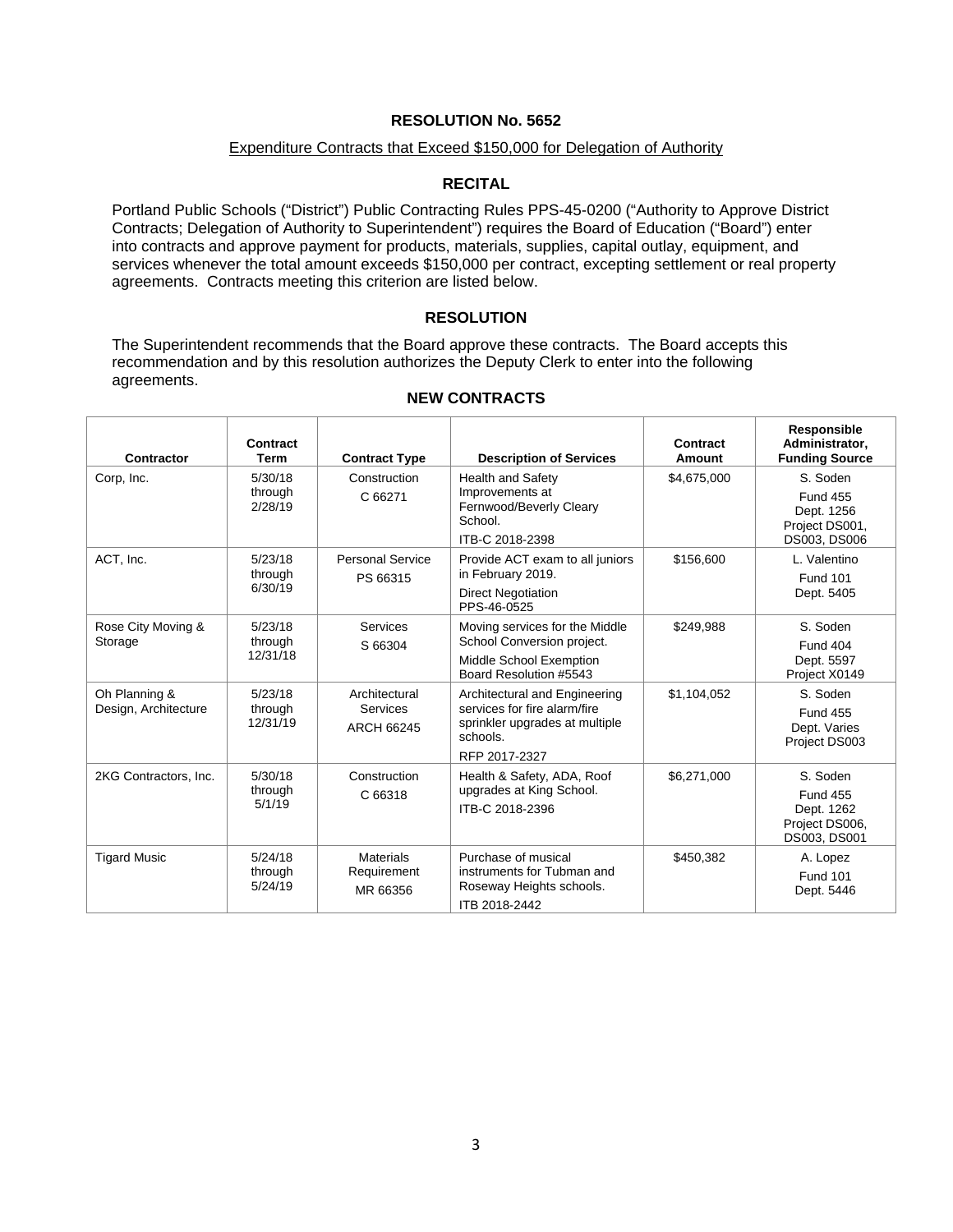# **NEW INTERGOVERNMENTAL AGREEMENTS ("IGAs")**

| Contractor                           | Contract<br>Term             | <b>Contract Type</b>                        | <b>Description of Services</b>                                                                                        | Contract<br>Amount | <b>Responsible</b><br>Administrator,<br><b>Funding Source</b>   |
|--------------------------------------|------------------------------|---------------------------------------------|-----------------------------------------------------------------------------------------------------------------------|--------------------|-----------------------------------------------------------------|
| <b>Portland State</b><br>University  | 7/1/18<br>through<br>6/30/19 | Intergovernmental<br>Agreement<br>IGA 66331 | Provide Senior inquiry course<br>at Jefferson, Madison, and<br>Roosevelt.                                             | \$265,000          | L. Valentino<br><b>Fund Varied</b><br>Dept. 5438<br>Grant G1712 |
| <b>Portland Community</b><br>College | 7/1/18<br>through<br>6/30/19 | Intergovernmental<br>Agreement<br>IGA 66345 | Access for Jefferson students<br>in Middle College Program to<br>take courses at Portland<br><b>Community College</b> | \$500,000          | L. Valentino<br><b>Fund 101</b><br>Dept. 5438                   |

#### **AMENDMENTS TO EXISTING CONTRACTS**

| <b>Contractor</b>         | Contract<br>Amendment<br>Term  | <b>Contract Type</b>     | <b>Description of Services</b>               | Amendment<br>Amount.<br><b>Contract Total</b> | Responsible<br>Administrator,<br><b>Funding Source</b>                  |
|---------------------------|--------------------------------|--------------------------|----------------------------------------------|-----------------------------------------------|-------------------------------------------------------------------------|
| Mortenson<br>Construction | 5/23/18<br>through<br>12/31/18 | DB 66077<br>Amendment 2* | Additional construction scope<br>for Tubman. | \$2,000,000<br>\$17,583,500                   | S. Soden<br><b>Fund Varies</b><br>Dept. Varies<br><b>Project Varies</b> |

\* Amendments are in negotiation and not finalized at this time. Staff seeks advanced authorization for these amendments pursuant to the Purchasing & Contracting Delegation of Authority Administrative Directive, 8.50.105-AD, Section X(4): "The District may seek an 'advanced authorization' from the PPS Board of Education for any contract upon the approval of the Director of Purchasing & Contracting. The cost of the contract shall be a 'Not to Exceed' amount. Once the Board has approved it, no further authorization for the contract is required, providing the contract value remains at or below the 'Not to Exceed' amount."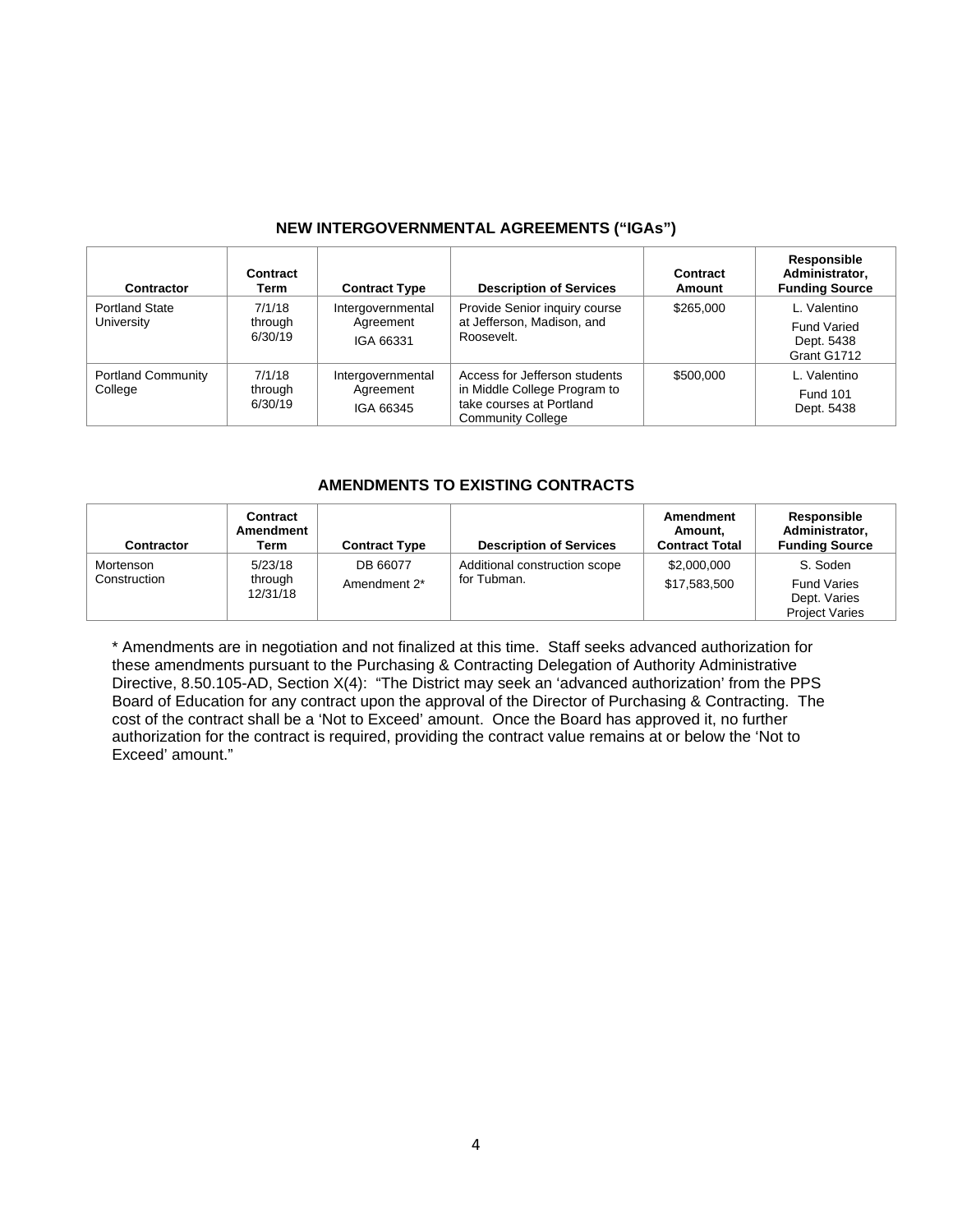# Other Matters Requiring Board Approval

The Superintendent RECOMMENDS adoption of the following items:

Numbers 5653 through 5657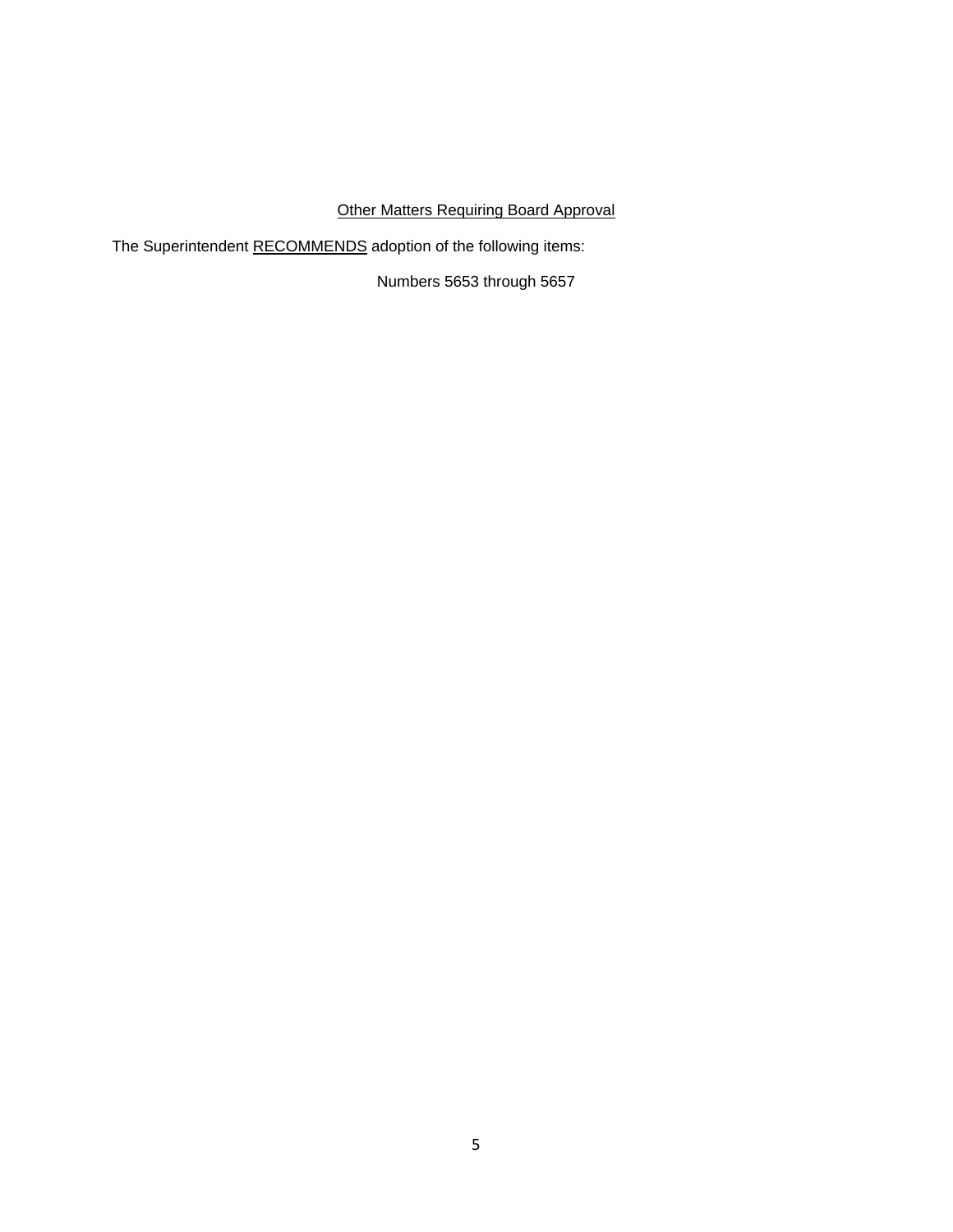#### Resolution to adopt the X.XX.XXX-P, Conflict of Interest - Nepotism Policy

# **RECITALS**

- A. Portland Public Schools is committed to the highest standards of ethical conduct and professionalism.
- B. This policy will provide guidelines for PPS employees to avoid conflicts of interest caused by real or perceived favoritism based on family or personal relationships.
- C. The policy also promotes public confidence in the impartiality and independent judgment of PPS employees by setting clear expectations about reporting and mitigating any impacts of actual or perceived nepotism.

# **RESOLUTION**

The Board of Education hereby adopts Policy X.XX.XXX-P, Conflict of Interest - Nepotism.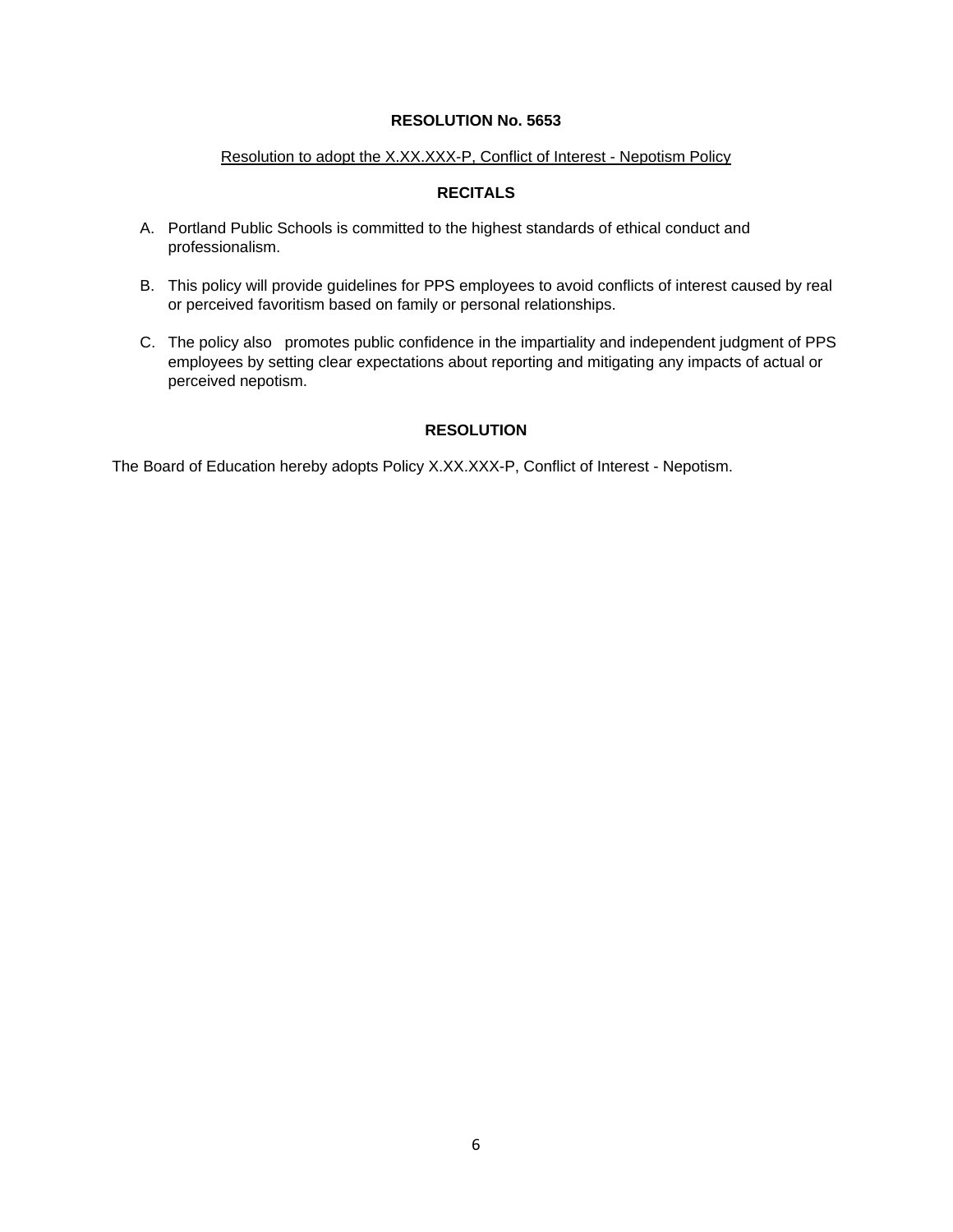### Resolution Authorizing Madison High School Modernization Master Plan as Part of the 2017 Capital Bond Program

#### **RECITALS**

- A. At the conclusion of the Madison High School Pre-Design Diligence process in February, 2017, Board Resolution 5394 referred the Madison High School Modernization to voters in May 2017.
- B. The election was duly and legally held on May 16, 2017 (the "2017 Bond Election") and the general obligation bonds were approved by a majority of the qualified voters of PPS voting at the election.
- C. Board Resolution 5471 accepts certification from Multnomah County, Clackamas, Washington Counties for May 16, 2017 voter approval of authorizing Portland Public Schools to issue up to \$790 million of general obligation bonds to improve health, safety, learning by modernization, report schools.

# **RESOLUTION**

- 1. The Board of Education directs staff to design a modernized Madison High School for an enrollment capacity of 1700 students.
- 2. The Board of Education directs staff to utilize the current Madison High School Area Program Summary as a guide to construct the modernized Madison High School to an approximate size of 298,000 square feet.
- 3. The Board of Education approves the Master Plan Preferred Site Plan for Madison High School.